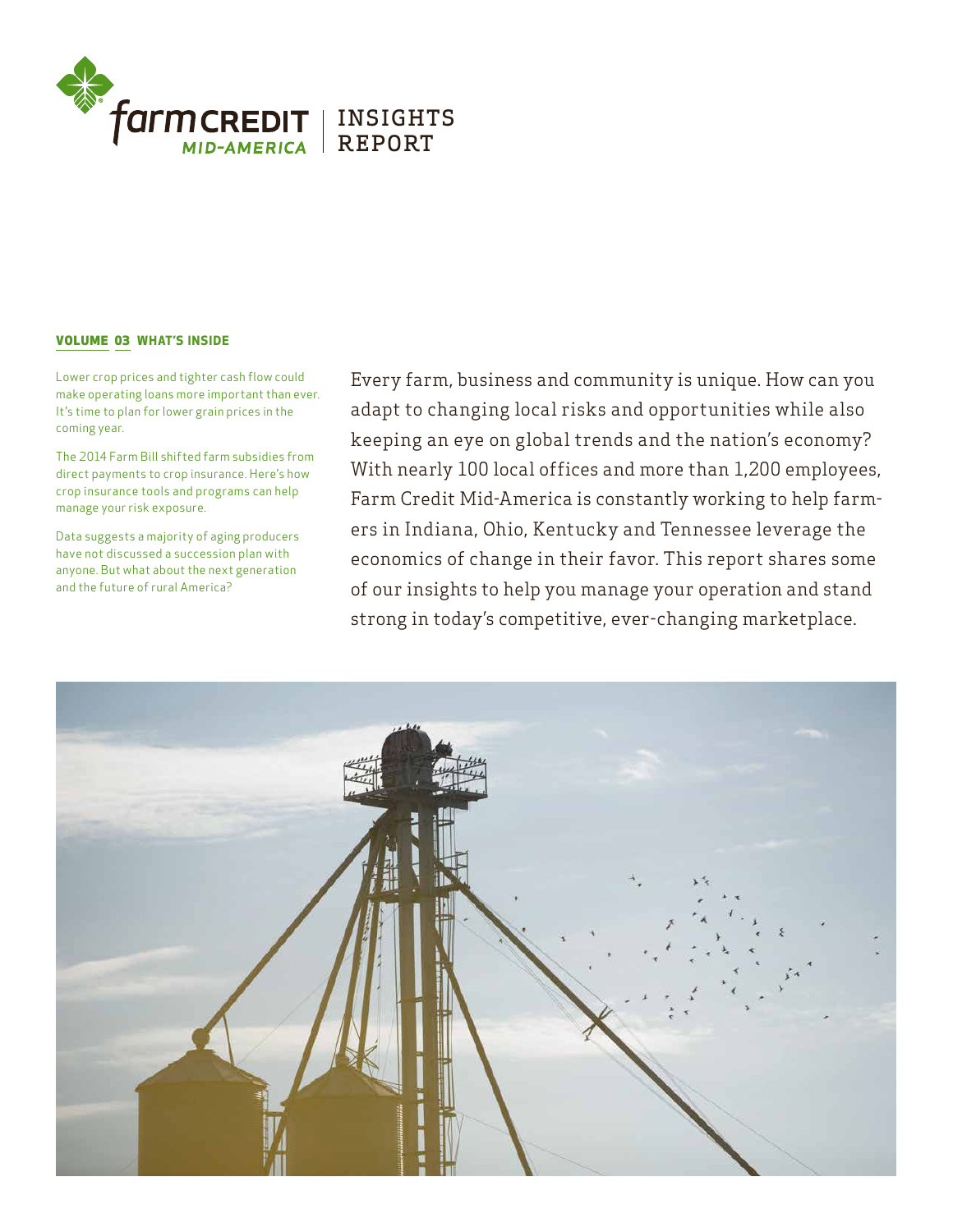

Steve Allard *Chief Credit Officer*

. . . . . . . . . . . . . . . . .

#### FINANCIAL LIQUIDITY CAN HELP YOU WEATHER LOW GRAIN PRICES—WHILE

MINIMIZING THE BURN.

# **CASH BURN OR CASH BUILD**

The only thing certain about commodity cycles is that they're uncertain. While natural and political factors can shorten or lengthen downturns, we must always be aware of changes in the global economy, including trade agreements, farm programs, currency values and interest rates. While these factors are largely beyond our control, they will affect you at the local level. Farmers must have a plan in place to maintain the financial liquidity needed to plant and harvest an annual crop in good times or bad.

Nobody knows for sure how long the current downturn in crop prices may last. Previous downturns in the U.S. crop sector  $-1981$  through 1986 and 1997 through 2002 — each lasted five years. And while each downturn has its unique set of circumstances, it's conceivable that the current slump in corn and other commodities may also last five years.

Given crop prices and production costs projected by the USDA for 2016, it appears many corn, soybean

and wheat farmers will be operating at a cash flow deficit, or what is called *cash burn*. Because we're coming off several prosperous years, cash burn rates haven't been top of mind in quite some time. However, understanding cash burn or cash build rates is important, as they indicate if you'll enter the coming year in a position of strength or a position of challenge.

Determining an individual burn rate, and what a farmer needs to do to manage it, is an important exercise. Farmers can expect their lenders to want to have a good understanding of their working capital position and projected cash flow, including estimated crop yields and prices. Analyzing these variables along with individual fixed costs helps determine if the operation is in a cash build or cash burn situation. And in today's environment, we're finding that many farming operations are showing some level of cash burn.

Our Farm Credit sales teams have a tool that can walk you through your cash burn and cash build rate. Contact your local office for more information.

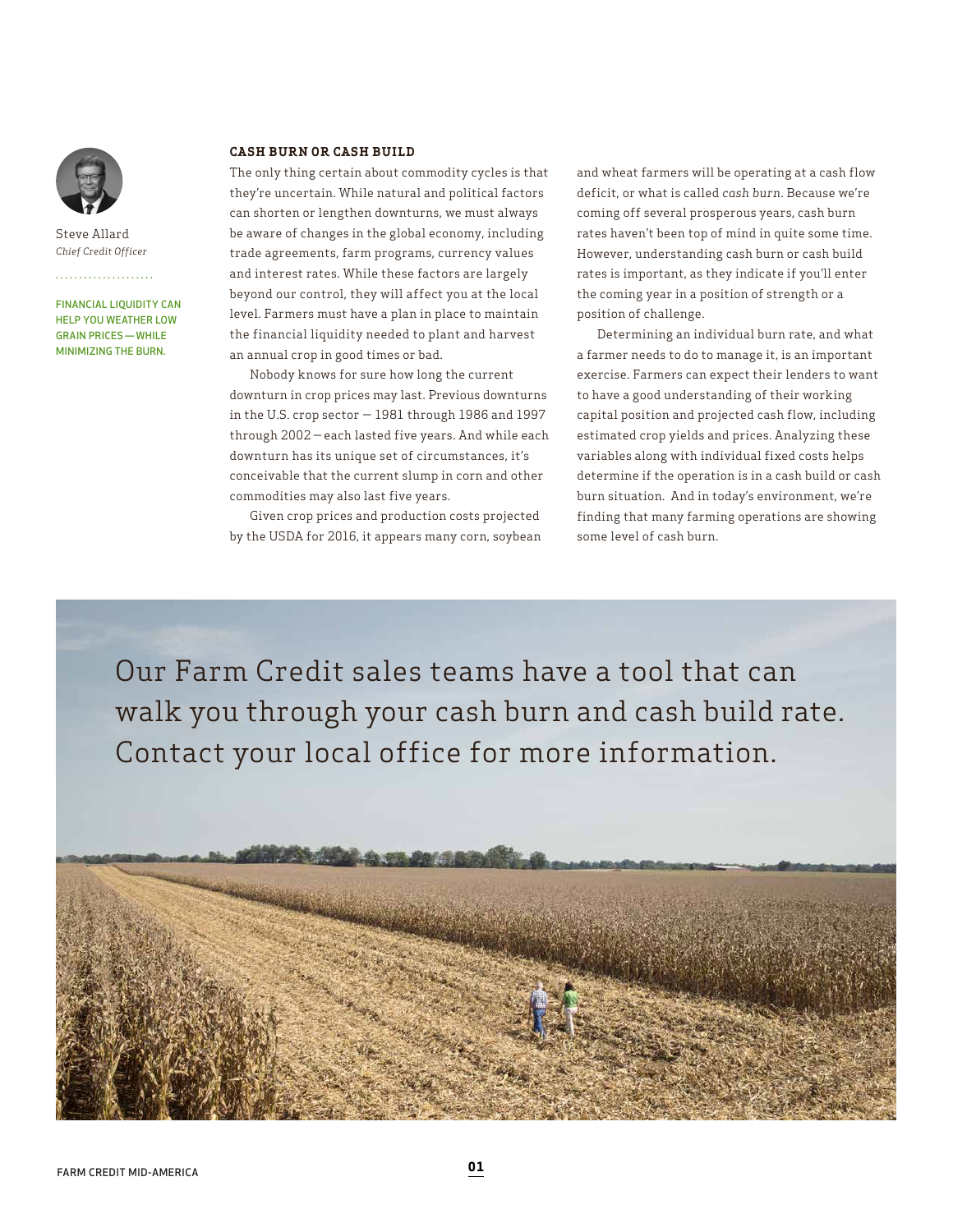In our work with customers, we've identified areas where they can minimize the impact of cash burn. By understanding fixed costs, outlining an approach to liquidity and utilizing financial tools to better manage risk, you can put yourself in a position to reduce the impact of low grain prices in the coming year.

# Control fixed costs

Seed, fertilizer, fuel and other costs needed to produce a crop are categorized as variable costs. But farmers also need to understand their fixed costs, which can include land, buildings, equipment, employees, family living expenses and taxes. Fixed costs are costs that must be paid whether you put in a crop or not. After looking at thousands of customers' financial data here at Farm Credit Mid-America, we see a lot of variance in farmers' fixed costs. And it is a determining factor in whether the farming operation is in a cash burn or cash build mode. In fact, fixed costs are typically the one variable that separates high-cost and low-cost producers. And in this environment, it is especially important to be a low-cost producer. Recent actions taken by customers to manage fixed costs include terminating leases on marginally producing rental acres. Some are selling underutilized or non-critical assets. Others are renegotiating rental rates with landlords or critically analyzing any opportunities to buy additional land. Many are forgoing equipment purchases as can be attested by recently reduced profit forecasts of equipment manufacturers.

# Rethink liquidity

In recent profitable years, many farmers paid cash for capital assets, including equipment and real estate. Or they made very large down payments and/or financed the balance on shorter than normal loan repayment terms. Those decisions appeared wise at the time but may now place additional strains on cash flow and liquidity.

Loan refinancing can have a direct, immediate and positive impact on your cash burn/cash build rate. Although a five to ten year loan may have looked like a good way to finance a real estate purchase when grain prices were much higher, now those large loan payments in a low grain price environment can create a real challenge for cash flow.

We're encouraging farmers to talk with us to make sure their loan structure and terms are right for today's environment and their situation. Stretching loan terms out from five or ten years to a more typical 20-year amortization reduces the annual cash flow requirement to service the debt.

### Line up financing now

One crucial tool for providing liquidity is an operating line of credit. We've seen less demand for operating lines in recent years due to historically high net farm incomes reducing farmers' need for a line of credit. But that has also changed. And as soon as harvest wraps up, it's important to begin thinking about securing an operating line of credit for 2016. The earlier those discussions start with your lender the better, as the additional time will help you and your lender better understand your needs in 2016 and beyond.

Typically, you are only charged for having a line of credit when money is taken out. But if the money stays where it is, no interest is paid on it. And even if the cash goes unused, a larger credit line offers confidence that you'll have the financial resources to put in a crop this year. Liquidity offers flexibility to take advantage of opportunities, such as early-pay discounts on seed, crop protection chemicals or fertilizer.

Farm Credit is committed to being a reliable source of credit for customers in any economy. We advise you to always make borrowing and buying decisions based not only on opportunities, but also business need.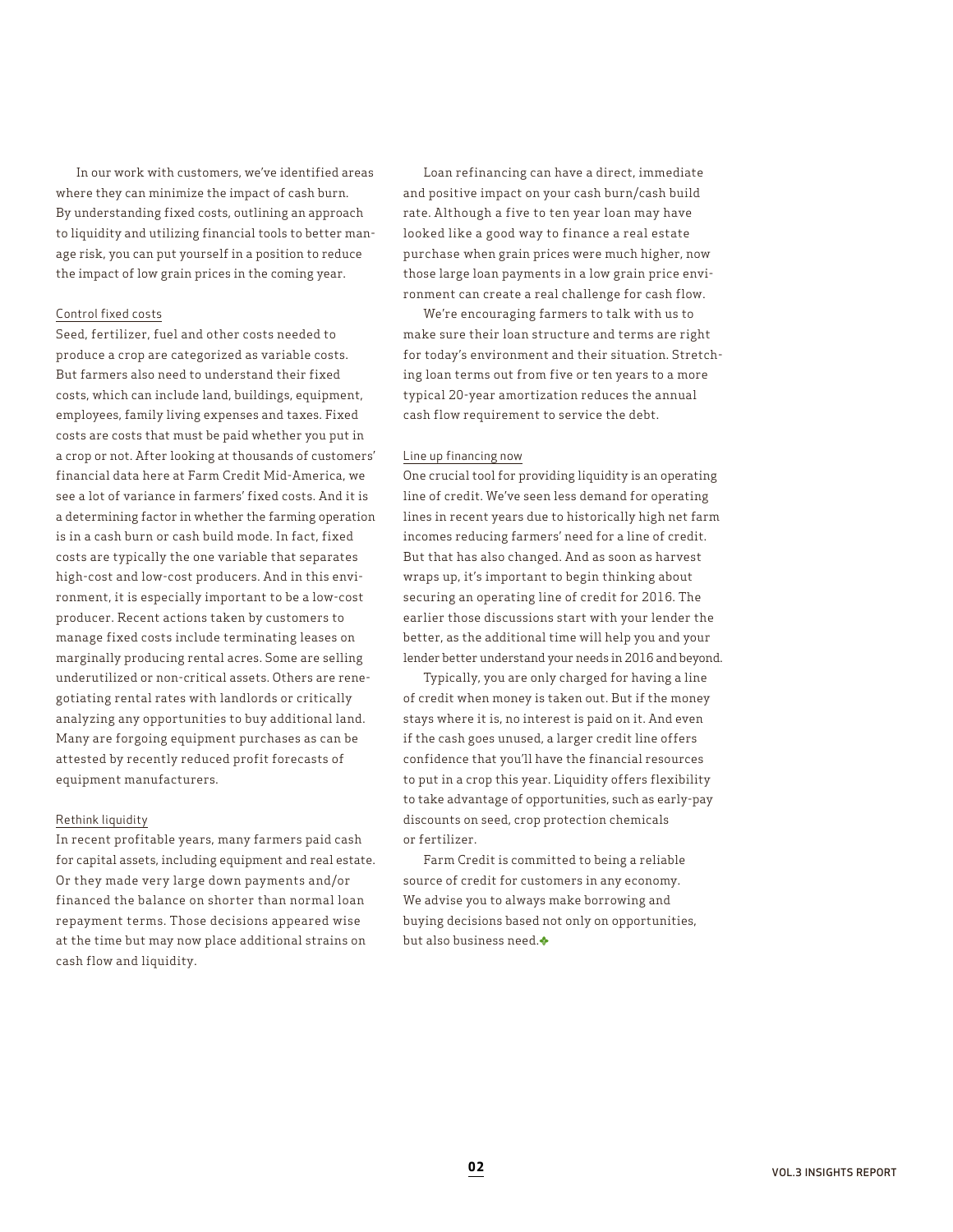

Jason Alexander *Vice President— Crop Insurance*

. . . . . . . . . . . . . . . . . . . .

FARM PROGRAMS AND CROP INSURANCE WORK TOGETHER.

#### **RISK MANAGEMENT REVIEW**

Spring flooding and other weather-related crop challenges have been higher than average for our four-state area in 2015. As a result, Farm Credit Mid-America has already processed more than 2,500 crop insurance claims. We had twice as many prevented planting claims as in the previous two years, totaling 281, with more than 175 of those in Indiana and Ohio. According to recent USDA reports, crops across most of the Corn Belt look good, while pockets of our four-state territory are below average due to spring flooding. Years like this are a reminder of why crop insurance is an important part of your risk management portfolio.

Crop insurance has evolved into a fundamental component of a complete risk management plan and, today, farm programs, financing, forward contracting, income diversification and crop insurance all work together. When deployed holistically, they create a valuable safety net, but it can get confusing if you don't have the right expertise at your side.

Farm programs and crop insurance work together Farm programs are increasingly complex. After several years of strong crop prices, farmers were seeing prices trend down as they made their fiveyear elections for either Price Loss Coverage (PLC) or Agriculture Risk Coverage (ARC). And because the programs were new, we received many questions from customers about their choices. Recently released data from USDA now shows that, as expected, the vast majority of farmers chose ARC. Looking at our four Farm Credit Mid-America states, we largely align with the rest of the country's preference for ARC, which showed 96 percent of soybean farms and 91 percent of corn farms elected ARC-County. When we see such high levels of elections for the same program, it tells us farmers had a good feel for what program best fits their situation and they were properly educated on their choices. As Farm Credit partnered with FSA and universities to help farmers proactively inform themselves on program details, we saw that ARC was the popular choice at educational meetings held across our four states.



# **ARC–COUNTY ELECTION IN OUR FOUR STATE TERRITORY** *(Corn and soybean acres)*

– Costs per acre = best investment

– Protects revenue

- solvency and working capital
- Integral part of an overall management plan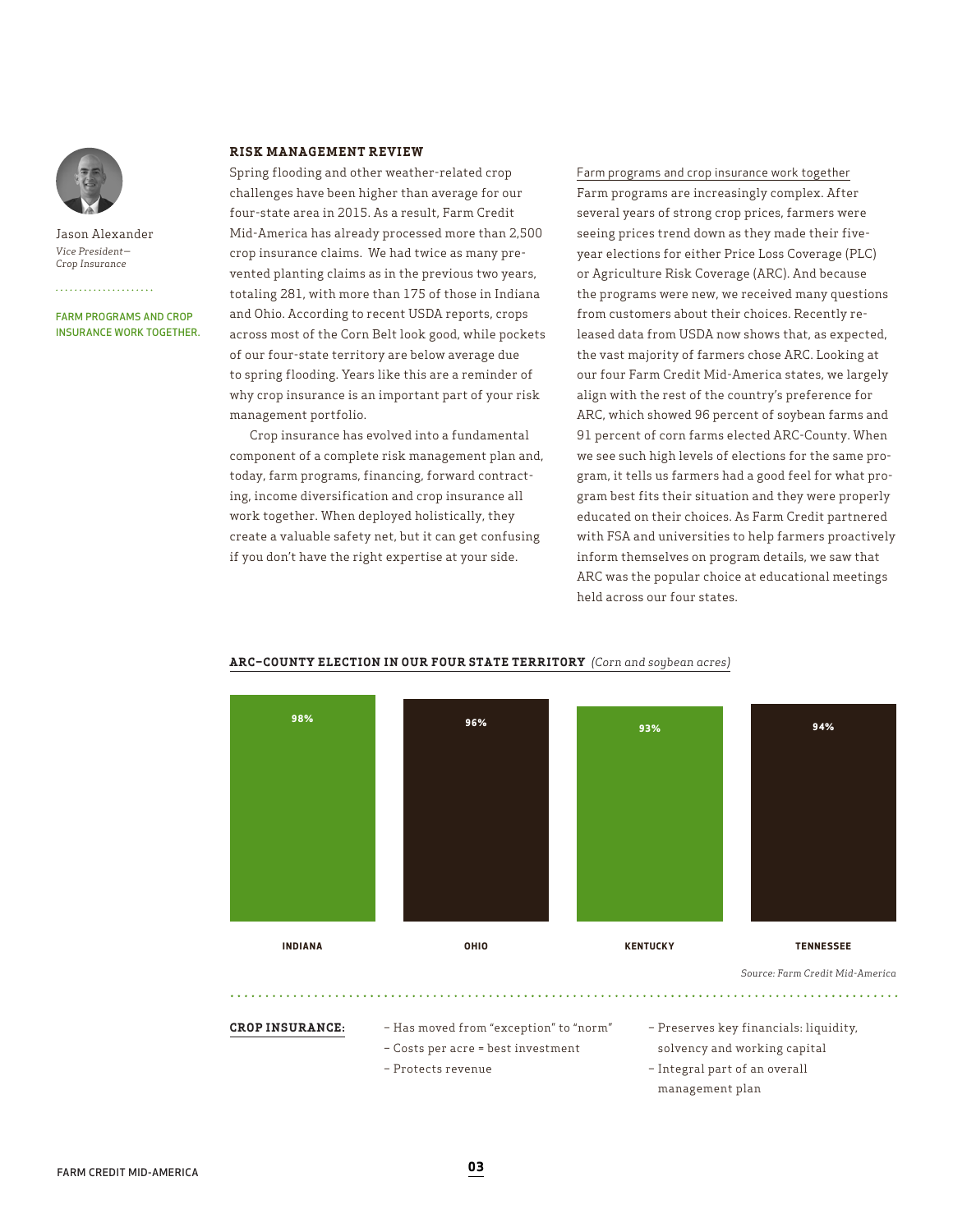# Forward contracting and crop insurance

The high price of crop inputs must be weighed against yield targets and expected income. Forwardprice contracts are a useful tool, but they also add additional complexity to your risk management plan. If a farmer is using forward-price contracts and a disaster causes production to fall off, then that farmer would have to explore other options, such as making a settlement, based on their contractual obligations while the price of the commodity likely will have increased because of the disaster and a short crop. So with revenue protection insurance, the farmer can take advantage of what is happening in the market without as much risk from having a short crop, and can meet contractual obligations by either buying the grain or making a financial settlement based on insurance.

# Enlist a team of risk management specialists

Tying everything together into a complete risk management matrix can get complicated quickly. Today, it's important to enlist the help of a team of experts to make sure you're well informed. We suggest bringing a diverse team to the table, including a grain marketer, an outside insurance provider and, now more than ever, a crop insurance specialist. We view crop insurance

as a pillar of managing financial risk and increasingly recommend that farmers include a crop insurance specialist in these conversations to make sure their financial positions are addressed. With these experts at the table, you can adequately walk through what's happening with your crop, your insurance, how much repayment capacity you have, your balance sheet, profitability and what kind of claim you can expect with different scenarios. This kind of visibility is crucial in attaining operational profitability.

We're seeing this approach play out more frequently in a new era of risk management. For instance, we recently brought a team to meet with one of our long-time loan customers and spent half a day together going through risk management tools and looking at his operation. The customer called a couple of days later to tell us he learned more about how insurance and marketing tied together in his meeting than he had in all of his previous educational efforts combined. His story is a perfect example of how, in an era where crop insurance requires a dedicated, yearlong approach, viewing it as a key part of your core risk management strategy should be viewed as the norm, not the exception.

Crop insurance has evolved into a fundamental component of a complete risk management plan and, today, farm programs, financing, forward contracting, income diversification and crop insurance all work together.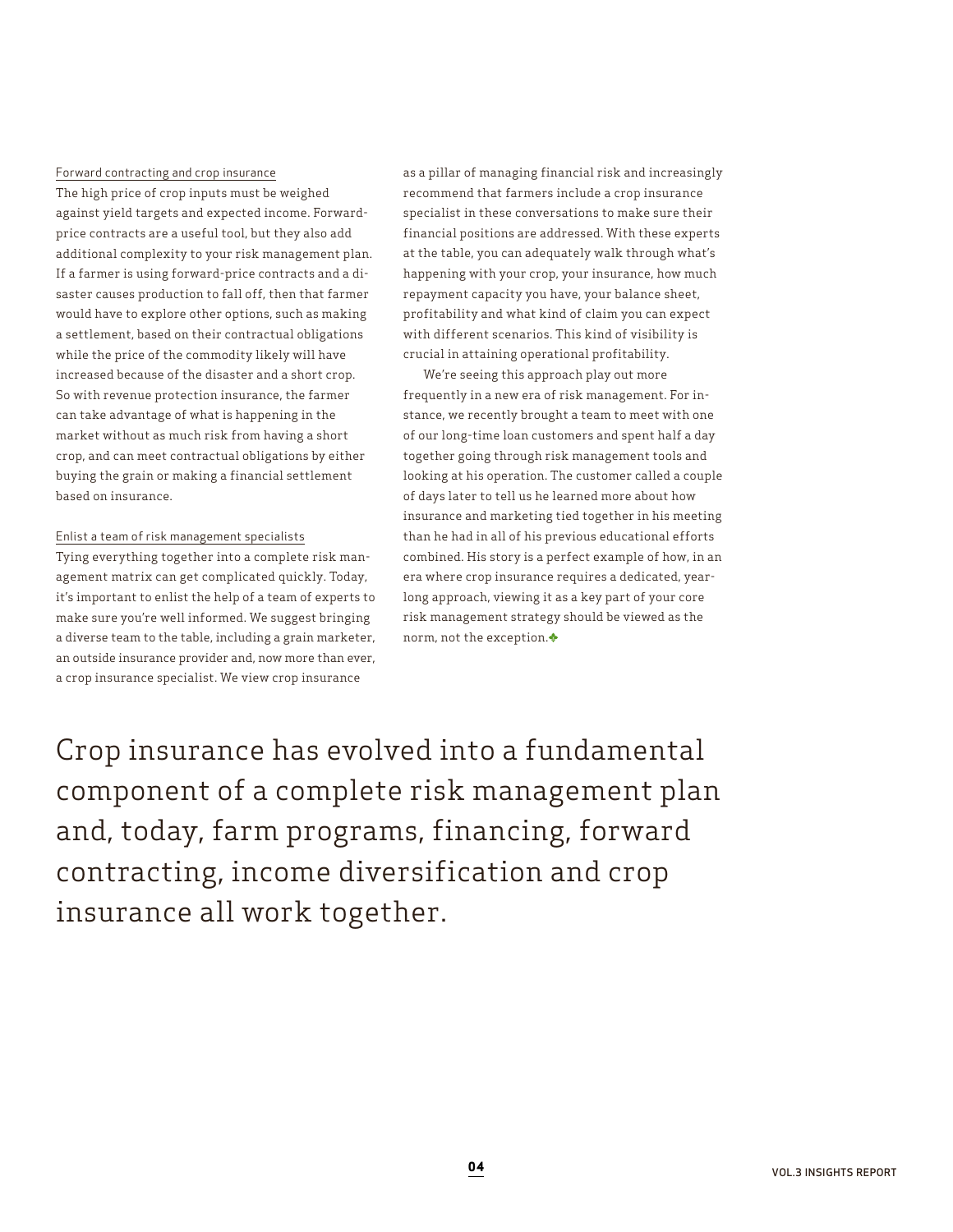

Donald Schrieber *Director— Advanced Consulting Group of Nationwide*



Jessica Lehman *Associate Vice President— Business Segments, Growing Forward, Farm Credit Mid-America*

OLDER FARMERS HOLD MOST FARM ACRES, BUT WHAT ABOUT THE NEXT GENERATION?

. . . . . . . . . . . . . . . . . . . .

# **SUCCESSION PLANNING: STEPS FOR A SOUND TRANSITION**

On America's farms, the average age of owners and operators continues to rise. According to the U.S. Department of Agriculture (USDA), the average farmer is now a bit over age 58, and the vast majority of those producers have been working their land for 10 or more years<del>!</del> In addition, producers age 55 and older own nearly 70 percent of all U.S. farmland, while leasing just over half of the nation's agricultural acreage?

For those reasons, it's no surprise a huge transfer of land will occur in the next few decades. However, an array of data suggests much of it won't remain in the family. For example, a 2013 AgWeb survey of over 1,000 producers found 80 percent had thought about succession issues, but less than half had created a transition plan.3 Meanwhile, a separate study by Iowa State University discovered 47 percent of surveyed producers had not discussed succession with anyone, and only 27 percent had identified someone to take over the farm operation.<sup>4</sup>

However, this is about more than transitioning a business; this is about helping secure the future of rural America. And for those deeply concerned about the future of family farms, those numbers are not an encouraging sign.

# Uphill climb for younger farmers

When we talk about succession planning in this setting, it's less about the assets, and more about transferring family values, business management skills and leadership skills to the right person in the next generation.

But over the past three decades, a confluence of factors has made it harder for young people to successfully take up farm life. Since the early 1980s, the midpoint acreage for farmland rose from just under 600 acres to over 1,100 acres, since larger holdings were able to deliver better return on equity for major crop operations. The most significant increase took place in the nation's heartland, where acreage-intensive crops such as corn, soybeans and wheat make up a majority of the annual harvest<sup>s</sup> During this same period, the number of young farmers has trended steadily downward.

In the accompanying chart, note how acreage owned by producers in the 25–34 and 35–44 age brackets peaked in 1978 and has declined ever since. Conversely, land holdings have steadily increased in the 65-and-over group and remained relatively steady in the 55–64 age range.



# **% OF ALL OWNED ACRES BY AGE**

*Source: USDA Census of Agriculture, 1974-2012*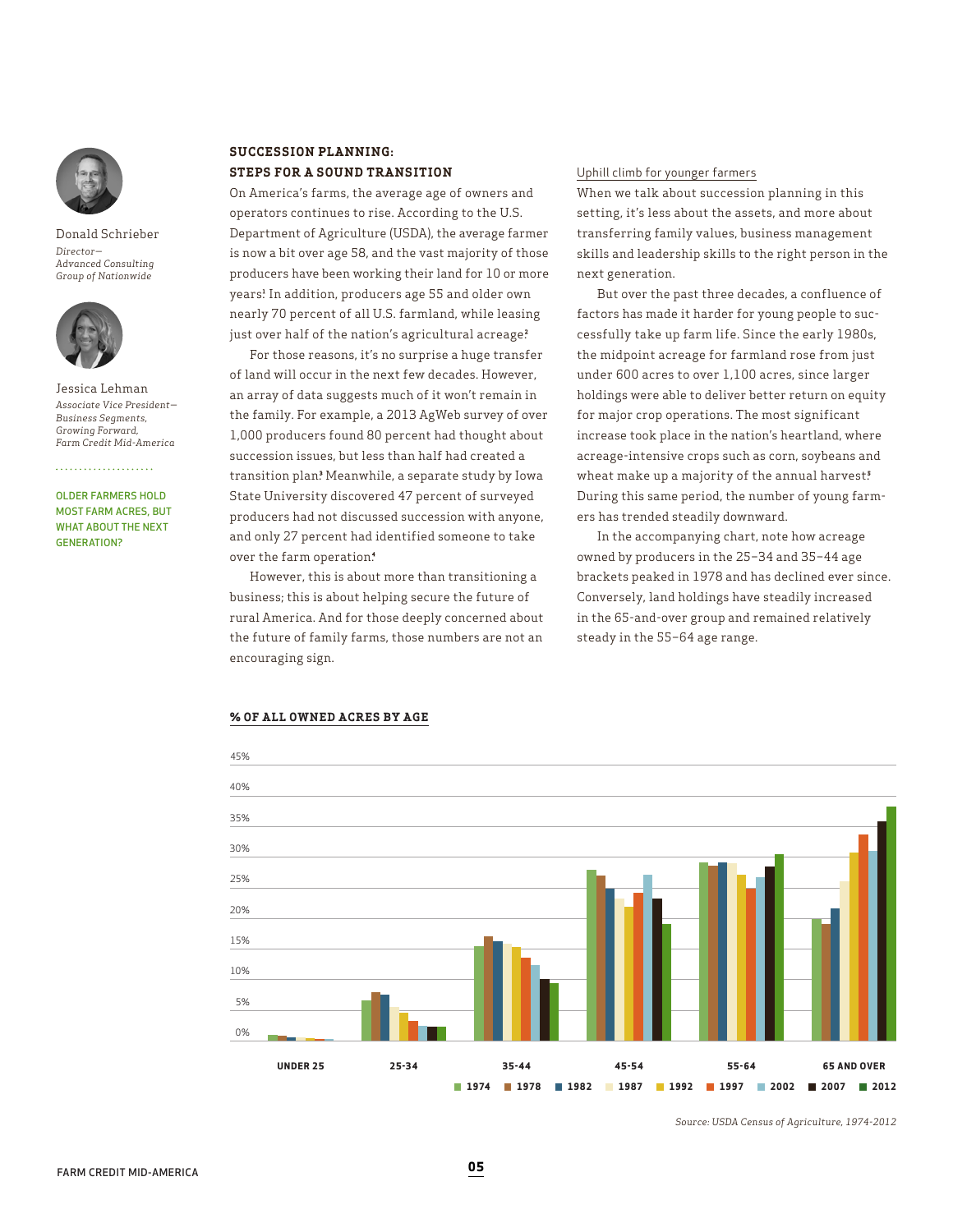While farming has always had high barriers to entry, it's clear that sound planning can go a long way to ease the crunch of land, equipment and input costs for younger people who want to carry on a farming legacy. While those plans clearly involve people, they also need to include a long-term view of how the land will be managed.

# Succession planning: starting conversations, building blueprints for a sound transition

According to the U.S. Small Business Administration, only 30 percent of family-owned businesses (including farms) survive to be operated by a second generation, and a mere 16.5 percent make it to the third generation.6 Since the vast majority of all American farms are family-owned, the kitchen table is often the best place for owners to have early conversations about their legacy dreams. Even for families with young children, it's not too early to begin planning for succession.

As the next generation moves into adulthood, it's a good time to start having "family meetings," during which farm owners can outline their hopes for the farm's future. More specifically, discussions should cover the core skills needed to own and manage the farm, and review how that meshes with the talents of children who wish to remain on the land.

To help provide structure to these conversations, four primary steps for effective succession planning are listed to the right.

All succession plans will benefit from outside expertise in accounting, financial planning, insurance and law. To build the right team, seek out recommendations from friends who have moved through recent generational transitions, or consult with a local agricultural business specialist at a local university extension office. Before hiring anyone, producers should conduct personal interviews to ensure they can comfortably communicate with all members of this important team.

# FARM INCOME

This involves an assessment of current income and projections on whether that revenue stream can continue to support the next generation.

### 2 RISK MANAGEMENT

Assuming general farm liabilities, such as mortgages, equipment payments or land rental costs are covered as part of a farm income discussion, a major risk management consideration is potential medical costs down the road.

### **3 MENTORSHIP AND FINANCIAL** INDEPENDENCE PLANNING

Owners who have developed good negotiation skills, marketing savvy, strong decision-making and emotional maturity must find ways to translate them into leadership and management training for the farm's chosen successor.

# ESTATE PLANNING 4

First, an estate plan must account for often-varied interests among key stakeholders, such as family members who wish to stay actively involved on the farm and those who don't. Additionally, a sound plan will employ trusts, partnerships, insurance policies or other tools to minimize taxes while clearly defining both financial and personal interests.